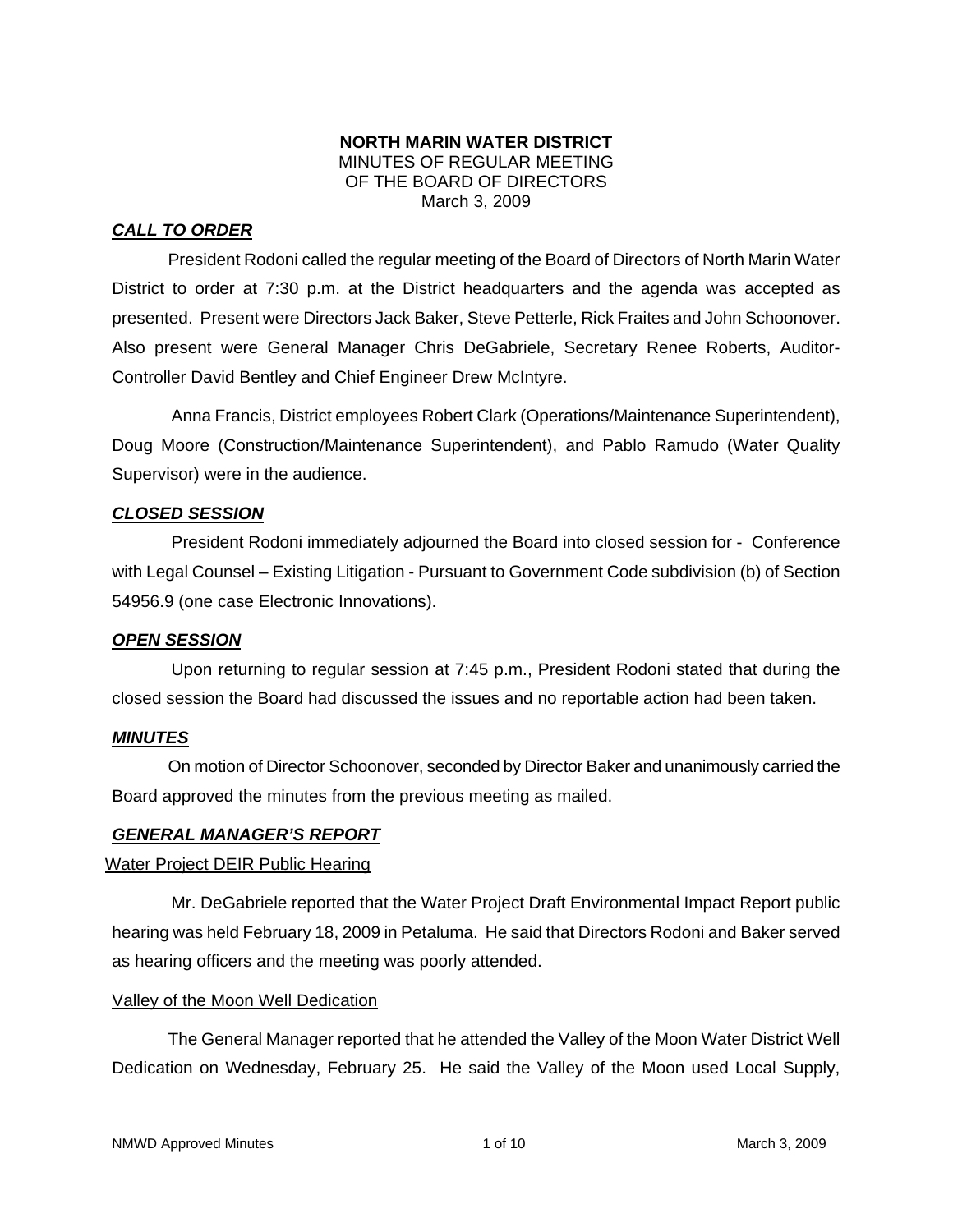Recycled Water and Tier 2 water conservation money to build a new well to help the local water system supply.

### City of Novato/Special District's Cooperative Planning Meeting

Mr. DeGabriele informed the Board that he, Mr. Bentley and Mr. McIntyre participated in a city and special district cooperation planning effort to discuss ways in which the city and special districts can help save money. He stated that the city of Novato and the Novato Unified School District are in a dire financial situation. He reported that nothing conclusive came out of the discussion but there are a couple of areas the participant's will look at further.

### County-Wide Infrastructure Summit

Mr. DeGabriele reported that he was approached by the Marin Association of Realtors (MAR) and Marin Municipal Water District to consider participating in a county-wide water infrastructure summit. Mr. DeGabriele distributed the outline of the summit that as of yet, does not have a date. He said that he is reluctant to be a sponsor because the MAR is opposed to the District's retro-fit on resale program and connection fee increase and has written letters to the Marin Independent Journal editor in opposition. He stated that Marin Municipal's general manager sees this as an opportunity to showcase infrastructure needs in the county. Mr. DeGabriele opined that it makes more sense for the North Bay Watershed Association be a sponsor since all agencies are members of the NBWA. He asked for the Board's feedback.

## Water Supply Update

Mr. DeGabriele provided an update on water supply and said the Stafford Lake storage is approximately 3500 acre feet and that to date rainfall total is 17.56". He said that backfeeding has been discontinued as of today. He reported that Lake Sonoma is 80% of capacity, Lake Mendocino is approximately 50% and diversions out of the Eel River into the Russian River are beginning to increase as of today. He further reported that the fisheries are still in trouble and that very few fish returned this winter. Lake Mendocino is half the capacity of what was available last year when a 15% reduction in winter diversions were requested.

#### MALT

The Manager advised that the Marin Agricultural Land Trust is working with the Corda Ranch on the watershed to enter into an agriculture conservation easement and has asked him to write a letter to the State Coastal Conservancy in support of their search for funds.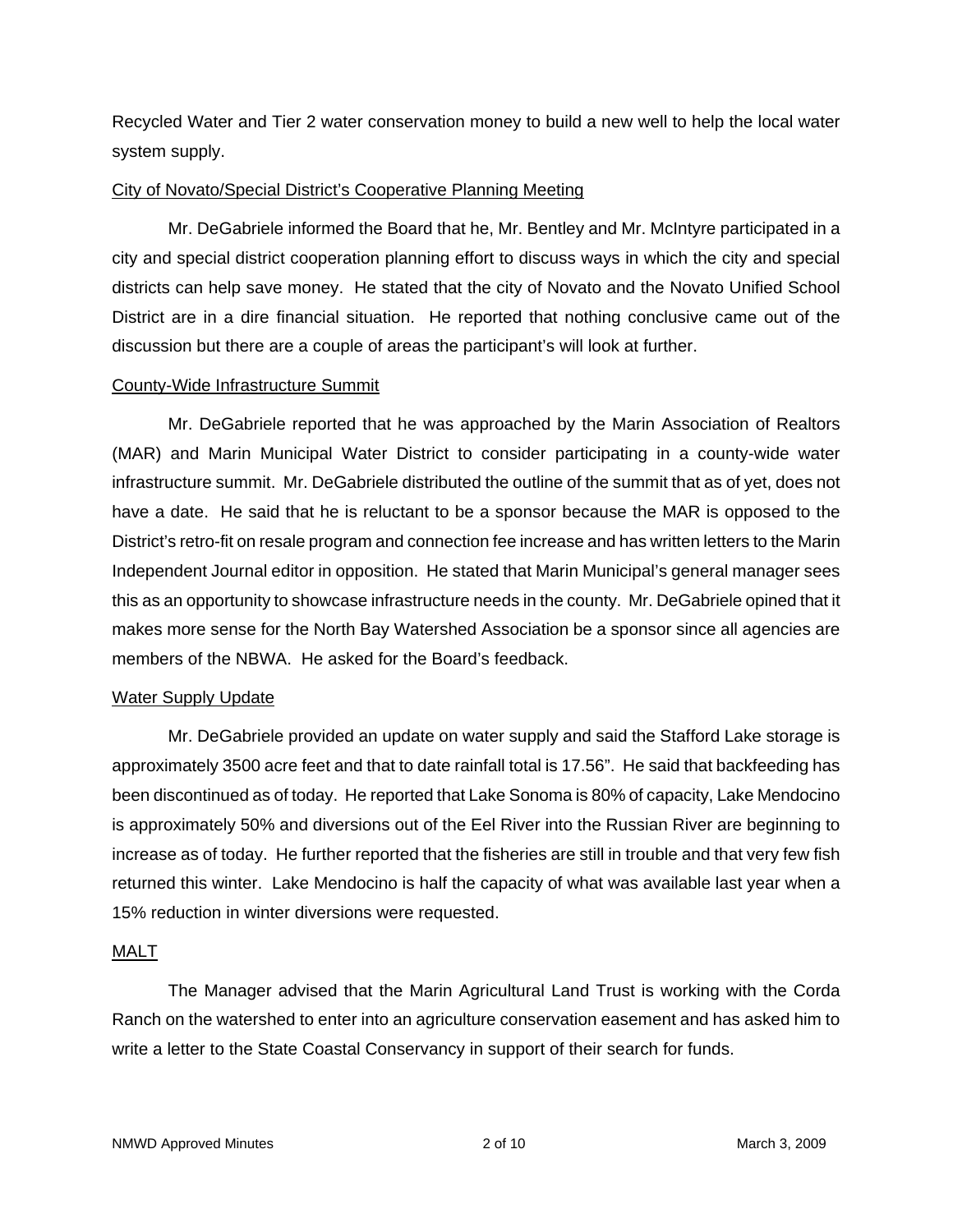### *OPEN TIME*

President Rodoni asked if anyone in the audience wished to bring up an item not on the agenda and the following items were discussed:

Anna Francis of Point Reyes Station, spoke before the Board objecting to the amount of money she is required to pay to connect to the water system in Point Reyes for her new construction project.

## *STAFF/DIRECTORS REPORTS*

President Rodoni asked if staff or Directors wished to bring up an item not on the agenda and the following items were discussed:

### Watershed Forum

Director Rodoni stated that he attended the Watershed Forum in West Marin and Ryan Grisso had provided him with water conservation materials and giveaways. He said it was attended by over 200 people and it was very successful event.

## *CONSENT CALENDAR*

 On motion of Director Schoonover, seconded by Director Baker and unanimously carried, the following items were approved on the Consent Calendar:

## *BUDGETED FY 08/09 PONTI TANK RECOATING PROJECT – APPROVE THIRD PARTY COATING INSPECTION CONTRACT WITH WEST COAST COATING CONSULTANTS*

The Board authorized the General Manager to execute an agreement with West Coast Coating Consultants for coating inspection services on a time and expense basis with a not-toexceed limit of \$16,000 for the Ponti Tank Recoating Project.

## *AUTHORIZATION TO SUBMIT FINANCIAL ASSISTANCE APPLICATION FOR RECYCLED WATER PROJECT EXTENSION TO VALLEY MEMORIAL PARK*

Staff plans to apply for State Financial Assistance for the projects identified in the Recycled Water Implementation Plan and North Bay Water Reuse Authority's "North Bay Water Recycled Programs." The first application is for an 8-inch main extension of the recycled water pipeline to Valley Memorial Park with an anticipated project cost of \$3.7M. This project meets the requirements of the California Clean Water State Revolving Fund that will receive in excess of \$280M from the newly enacted federal American Recovery and Reinvestment Bill of 2009.

The Board approved Resolution 09-11 entitled, "Application/Authorization Resolution" authorizing the General Manager to sign and file a Financial Assistance Application for a financing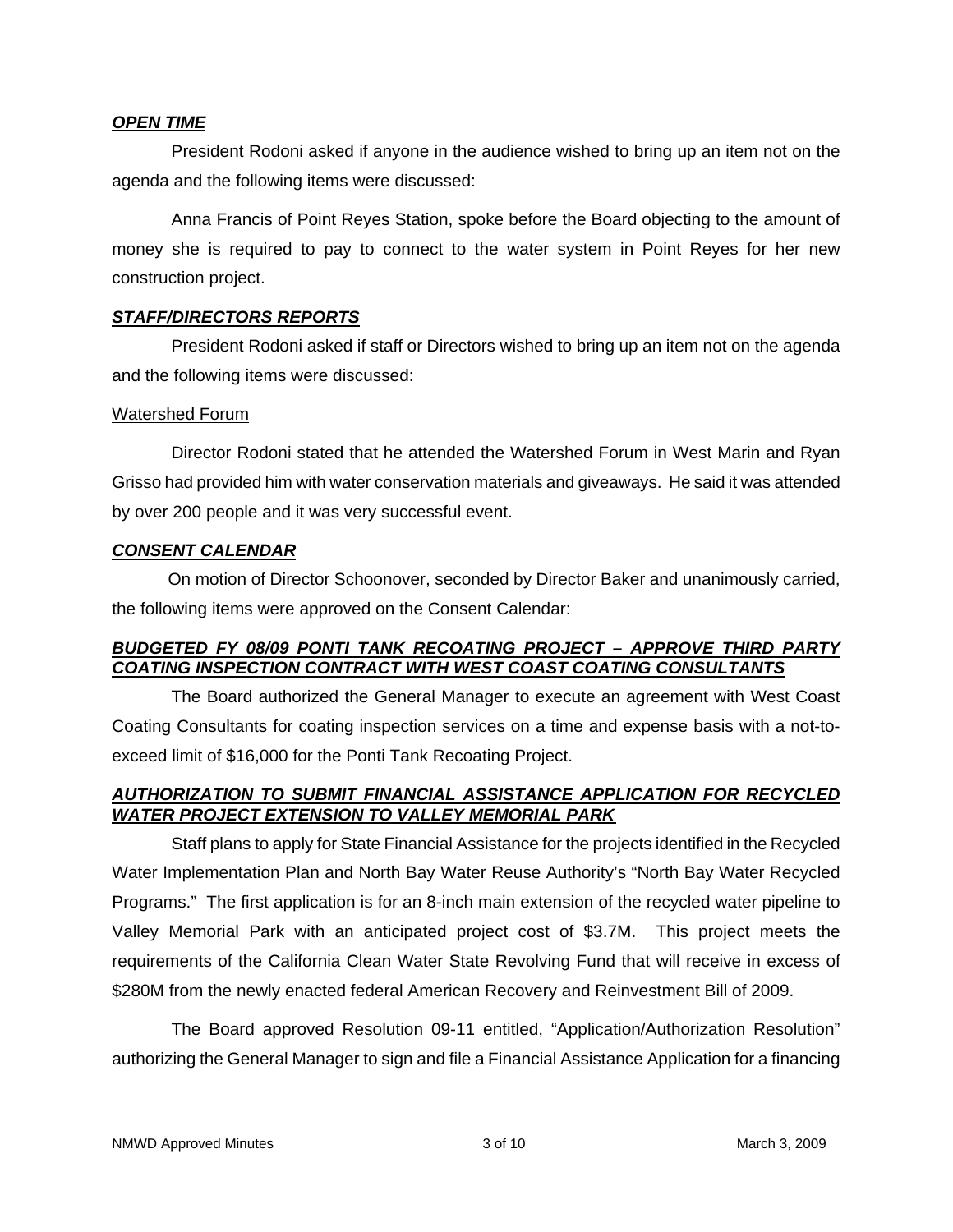agreement from the State Water Resources Control Board for the planning, design and construction of Extension of Recycled Water to Valley Memorial Park project.

## *AUDIT COMMITTEE*

The District's outside auditor, Charles Z. Fedak & Company, requested that the District form an Audit Committee comprised of two Directors, the General Manager, Auditor-Controller and Accounting Supervisor for the purpose of communicating certain matters related to the conduct of the audit to those responsible for the oversight of the financial reporting process and those charged with governance of the District.

The Board directed designated staff to attend the audit entrance and exit conferences, and that the outside auditor report on said meetings in October when they meet with the full Board.

# *ACTION CALENDAR*

# *APPROVE: RATE INCREASE STRUCTURE*

Mr. Bentley said that at the last meeting staff discussed a proposed rate increase by Sonoma County Water Agency of 32% beginning July 1 and that it has now been revised down to 25%. He said that there is still question as to how much water will be delivered, and that it is difficult to calculate the total cost if the amount of water delivered is unknown. He reported that at this point, a 25% District water rate increase is proposed generating \$2.3M per year and he explained the options for structuring the increase. Mr. Bentley informed the Board that the bi-monthly service charge and the base rate comprises 89% of the revenue and those two areas should be focused on. Mr. Bentley stated that the District assumes it will sell 20% less water next year which will cost \$1.9M in revenue. He reviewed five rate increase options and discussed how much revenue each option would generate. Mr. Bentley stated that staff believes that an across-the-board rate increase would be the easiest to implement.

He stated that there is value in fine-tuning the rate structure in that the total charge to certain classes of customers could be slightly increased or decreased; however, under Prop 218, fine-tuning the rate structure would require that an analysis for each customer be performed and they be advised on how the change would impact them.

Director Baker asked if notifying all customers of the impact that the rate change would have is for options 2 through 5, but not option 1. Mr. Bentley replied yes. Director Baker said that, although he is not happy about any of the options, he would favor option 1.

There was discussion on the proposed options and the requirements of Prop 218 and notifying customers.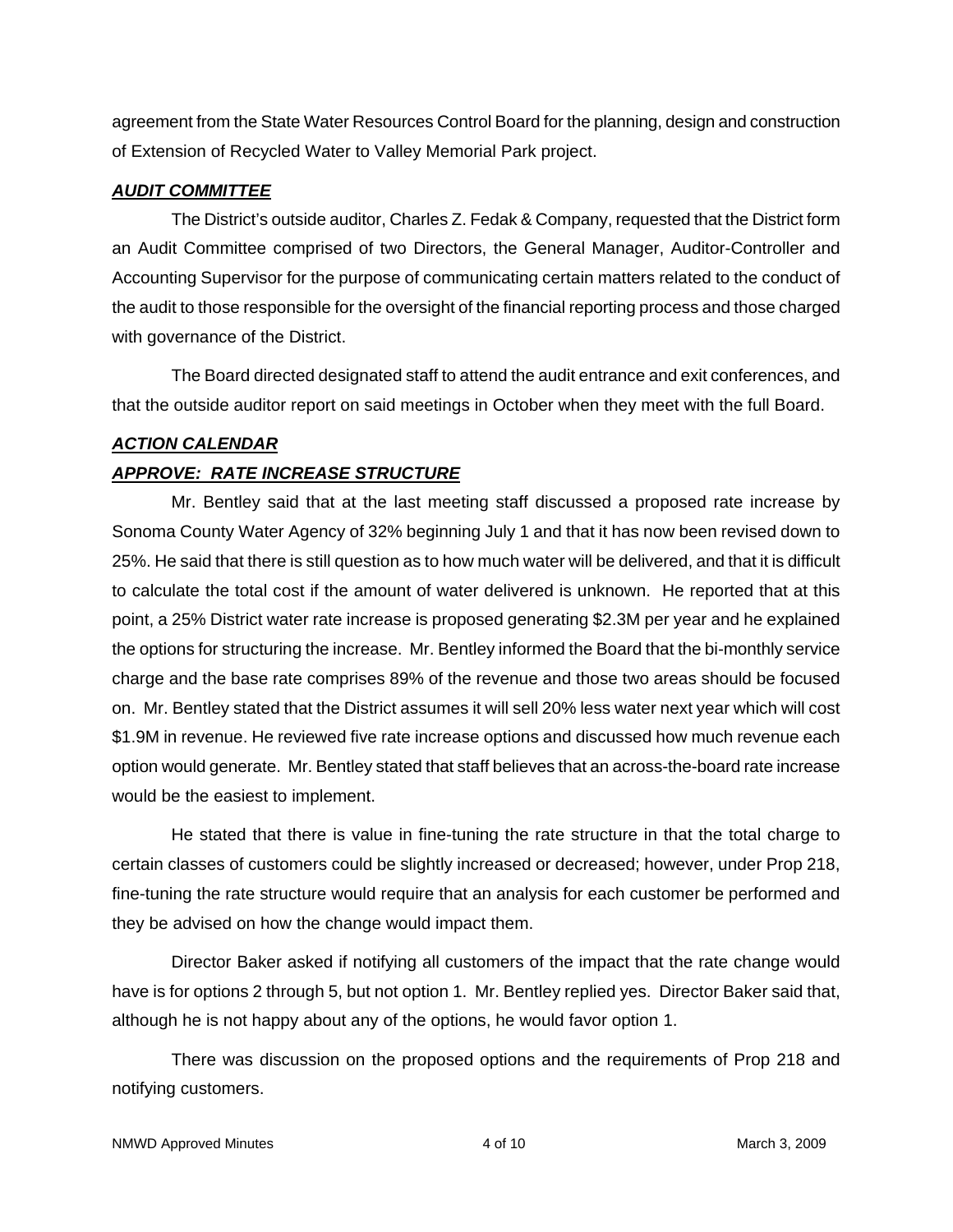Mr. DeGabriele stated that if a 25% across-the-board rate increase is noticed, the increase approved by the Board and implemented may be less than 25% but not more. He further stated that to accommodate any other option would require noticing individual customers on how the rate increase would affect them.

Director Rodoni stated that based on the analysis, the residential customers may be subsidizing non-residential customers and if it were adjusted it would push the increase over the 25% threshold. He also asked if the across-the-board adjustments include tier rates; and Mr. Bentley said that tier rates would increase but the tier threshold would stay the same. Director Rodoni stated that he was not in favor of increasing the bi-monthly charge because of fixed income customers who do not use much water, however, if the service charge was adjusted, the District would be short of revenue. He asked how much does the bi-monthly charge cost the District? Mr. Bentley said that the last analysis of the bi-monthly charge cost revealed that it cost the District \$12 and customers are charged \$11, and that a 25% increase would raise the charge to \$14. Director Rodoni suggested that Mr. Bentley have that information available at the public hearing.

On motion of Director Schoonover and seconded by Director Baker, the Board unanimously authorized staff to advertise that the District proposes a 25% across-the-board increase in water rates and charges and invite the public to comment accordingly.

# *APPROVE: DRAFT LETTER TO CUSTOMERS RE NOTICE OF 2009 WATER USE RESTRICTIONS AND RATE INCREASE*

Mr. DeGabriele stated that in February the Board discussed the need to adopt an Emergency Water Conservation Ordinance which was adopted at the February 17, 2009 meeting. He said the draft letter before the Board tonight is to publicize the declaration of the water shortage emergency restrictions and at the same time, notice customers of a proposed rate increase. He explained that Prop 218 requires that customers be given a 45-day advance notice to any property related fee. He advised that the proposed letter to all customers will be mailed in an individual envelope for the cost of \$6,000 and that on the face of the envelope there will be printed "Notice of 2009 Water Use Restrictions and Rate Increase." Mr. DeGabriele stated that he is asking the Board to set time and date for a public hearing to consider the rate increase. He advised that the letter was written before the Water Advisory Committee (WAC) meeting of March 2 wherein the WAC did not concur with the total allocation of water that Sonoma County Water Agency indicates can be provided this summer and that the WAC did not concur with the proposed rates. He suggested that the date of the public hearing, originally proposed to be May 19, be postponed a week to May 26 which would satisfy the Prop 218 45-day notification obligations.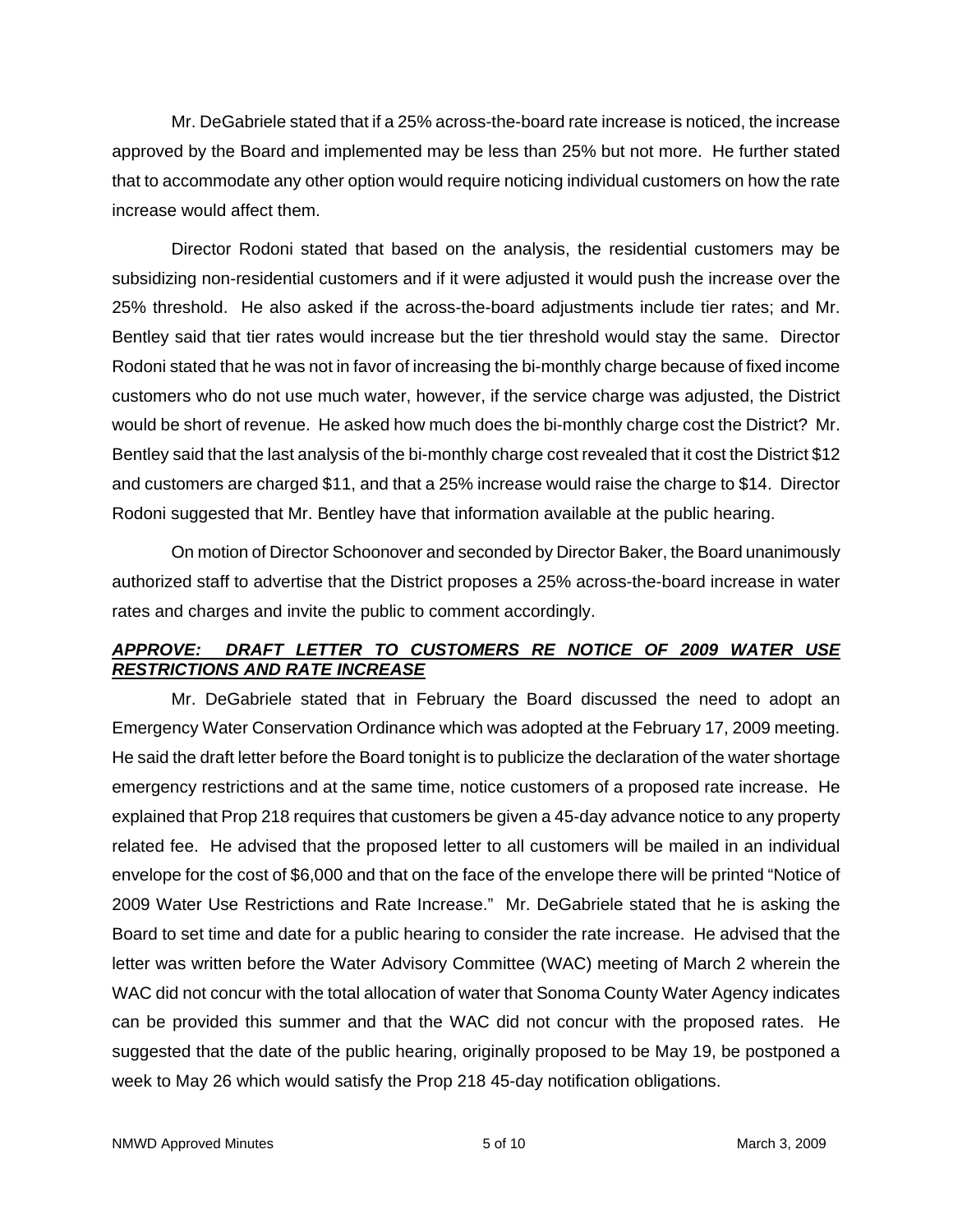Director Rodoni said that the message should be clear to the customers that the reasons for the water restrictions is that 80% of Novato's water comes from the Russian River and Novato water supply is impacted by the conditions on the Russian River system.

Director Petterle suggested that the letter include bullet points to make it easier to read.

The Board tabled approval of the letter pending its revision by staff.

On motion of Director Schoonover and seconded by Director Petterle, the Board set a Special Meeting on May 26, 2009 at 7:30 p.m. as the date and time for a public hearing to consider a rate increase.

## *APPROVE: PROPOSED DISTRICT FINANCIAL RESERVE POLICY*

Mr. Bentley presented the proposed District Financial Reserve Policy wherein he recommends a reserve cash balance of 90% of operating expense level be maintained.

On motion of director Fraites and seconded by Director Petterle, the Board unanimously approved the Financial Reserve Policy and directed staff to set a target in the District's financial plan to build and maintain a cash reserve equal to 90% of annual operating expense.

## *INFORMATION ITEMS*

# *SECOND QUARTER FY 08/09 REPORT – OPERATIONS/MAINTENANCE*

Mr. Clark presented the Operations/Maintenance Second Quarter FY 08/09 report and stated that the objectives this quarter were the completion of the treatment season, shut down of projects and maintenance tasks at the treatment plant, and maintain the critical water quality reports to regulatory agencies.

## Treatment / Distribution Operations

Mr. Clark reported that 250 acre feet were produced out of Stafford Lake through the end of October and the lake level is 177.5 feet of elevation. Total water produced for the calendar year was 2300 acre feet. He stated that as part of the annual maintenance, the filters were dewatered and the media was washed with an acid solution to remove biological build-up over the past two years of operations. He said this may be a process to be performed during high algae season. Mr. Clark said filters were replenished with anthracite and sand; and at the end of the quarter, 40% of the shut-down projects were completed.

### West Marin System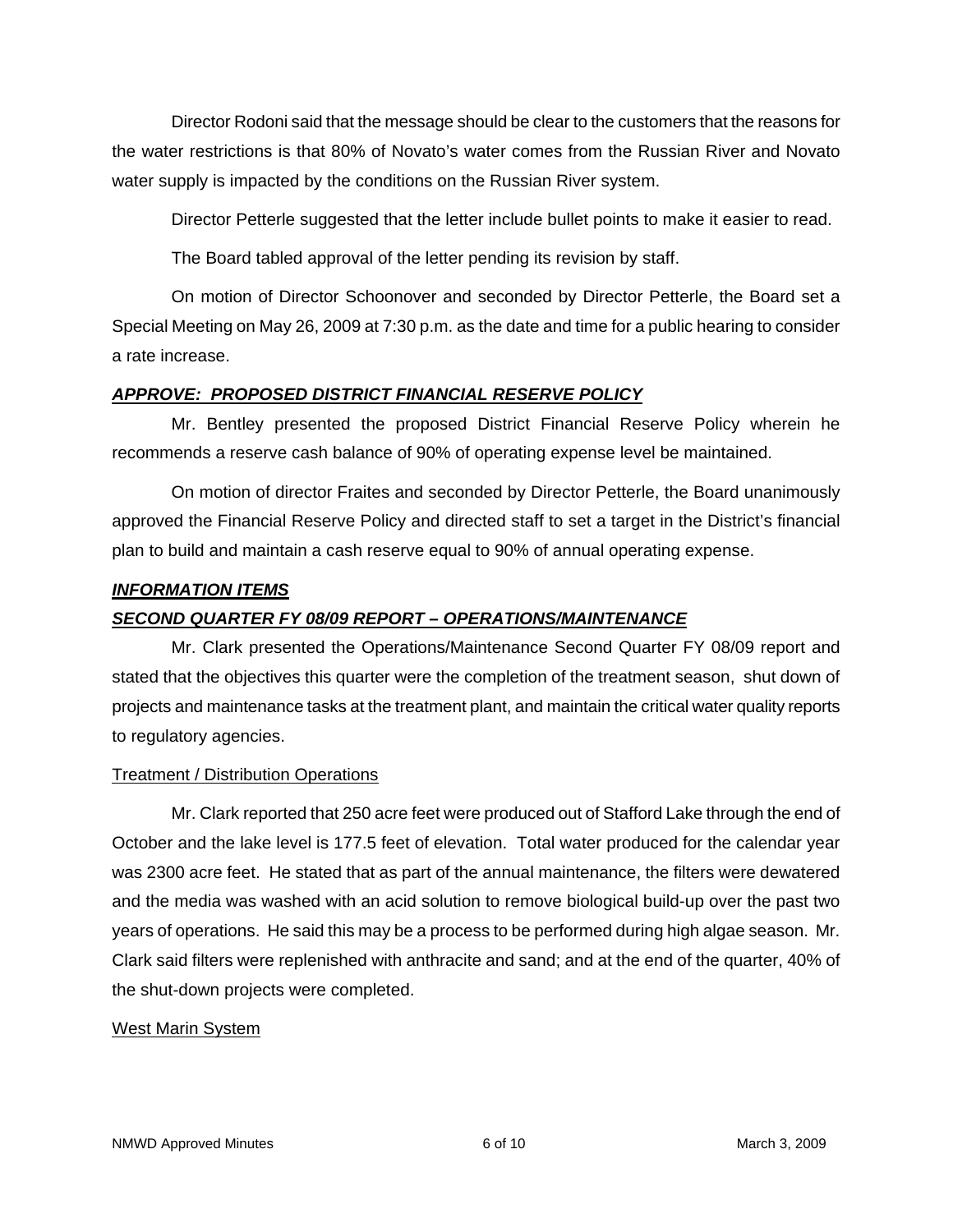Mr. Clark reported that water production in Point Reyes was the same as last year, indicating there is static demand. He said that filters showed improved performance after media was changed, and the total backwash water used is 40% less than the previous year.

Mr. Clark said that Phillips and Associates is continuing to do a good job performing operations and maintenance tasks in Oceana Marin and the maximum flow going to the storage and treatment ponds during this quarter was 491,000 gallons, a decrease of 5.7% from last year. He said monthly inspections are being performed and the system is in good shape.

### Maintenance

Mr. Clark reported that the maintenance staff focused on the asset management program with the development of an evaluation matrix modeled after the Federal Department of Agriculture and that the matrix was used during the annual Oceana Marin infiltration and intrusion inspection planning. He further reported that the electrical/mechanical staff completed cathodic protection rectifier replacements and performed annual service to the emergency generator and electrical system for the Crest radio system. He said that the agreement with other agencies that use the radio tower was never finalized and he will attempt to get reimbursement from those agencies. Mr. Clark stated that the buildings and grounds crew has planted shrubs and trees at Atherton and Winged Foot tanks and removed a large oak tree on District property adjacent Spinosa Way. He informed the Board that mechanic, Kent LeBrun, is doing a fine job maintaining the vehicle fleet and the District has enjoyed a 15% overall savings in vehicle maintenance costs. He advised that the mechanic's role has been expanded to include inspections, inventory of hazardous materials, certification of pressure vessels and emergency generator maintenance.

## *SECOND QUARTER FY 08/09 REPORT – WATER QUALITY*

Mr. Ramudo provided the second quarter water quality report for Novato and Point Reyes water systems and stated that both systems met federal and state primary water quality standards. Mr. Ramudo reported that Stafford Lake was used as a source of drinking water throughout the quarter until October 31 when production ceased. Water quality was monitored for chemical components and algae numbers were down from the summer months, and the raw water total organic carbon (TOC) rose slightly in October to its highest point for the year 6.7 mg/L. He said that the fine tuning of Stafford Treatment Plant reduced the treated water TOC number to below the goal of 3 mg/L and resulted in low disinfection by-products in the distribution system. Mr. Ramudo stated that the lab staff completed a monitoring study for the Initial Distribution System Evaluation for the disinfection by-product rule stage 2. He said this is a regulation that will begin in 2012 that will require water utilities to meet a lower level of disinfection by-products in the distribution system.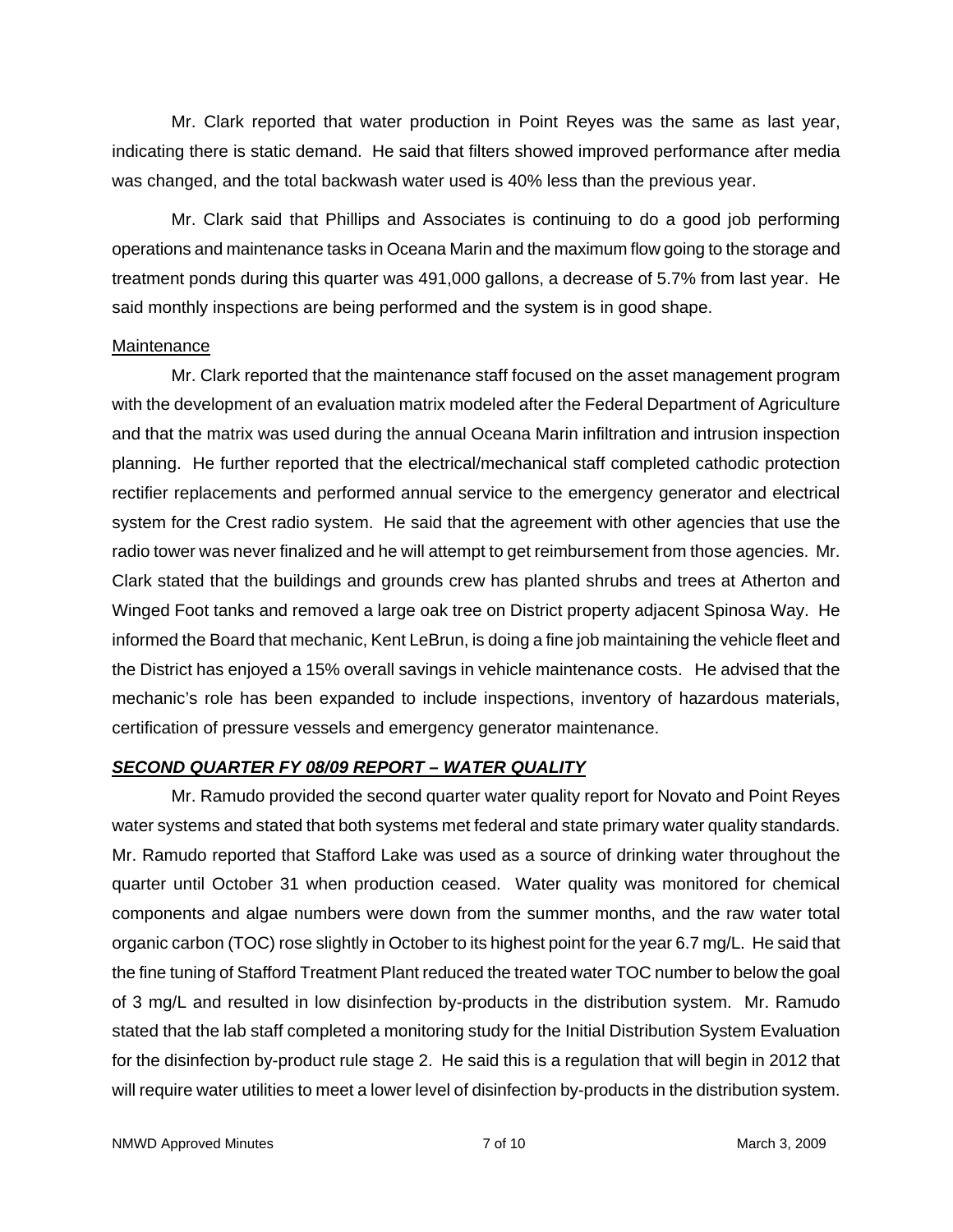He said the study was completed for compliance three years ahead of schedule and said that the Stafford Treatment Plant operation is the reason this could be achieved.

Mr. Ramudo said that the Point Reyes water system was challenged with significant salt water intrusion this year; that customers were notified in the Point Reyes Light from August 11 to December 15 that sodium levels were above 50 mg/L, the point at which the sodium becomes a dietary contribution and requiring those on sodium restricted diets be informed. This is part of the District's Standard Operating Procedures approved by the Department of Public Health.

Mr. Ramudo announced that Sarah Lucchesi was promoted to Chemist 2.

# *INDIAN VALLEY ROAD WATER OUTAGE*

Mr. Clark provided details of the water outage on Indian Valley Road which occurred during the flushing program on January 28, 2009. He said that the outage impacted customers on several streets between Arthur and Slowdown Court and was caused by errors in the flushing procedures for that zone. He said the lab staff responded with Mr. Ramudo contacting the Department of Public Health and a Precautionary Water Quality Alert distributed in the area. Twelve samples were collected and tested for total and fecal coliform, E. coli and chlorine residual. He advised that the water quality alert was cancelled on January 29 for all streets with the exception of two streets. He said that after additional sample was tested on the remaining two streets, the alert was cancelled on January 31. Mr. Clark explained the flushing guidelines and the procedures followed by staff and how the error occurred. He said that a modified training program unique to the District's flushing program will be conducted along with a review of procedures and will better equip operators when flushing this area.

Mr. Ramudo stated that the District has a complicated distribution system that includes many elevation changes and discreet zones spanning several miles. He said the District has the highest designation the state gives a distribution system, D-5, it's harder to isolate an area, and a small error can have large consequences.

# *WAC TAC MEETING – MARCH 2, 2009*

Mr. DeGabriele provided an update on the Water Advisory Committee and Technical Advisory Committee meeting held on March 2, 2009. He reported that Jake MacKenzie, Rohnert Park, was elected Chair and Susan Gorin, Santa Rosa, was elected Vice-Chair for the ensuing two years.

Mr. DeGabriele stated that he cautioned the committee that even though there was a lot of rain in February there was still low storage in Lake Mendocino and that he did not know, at the time,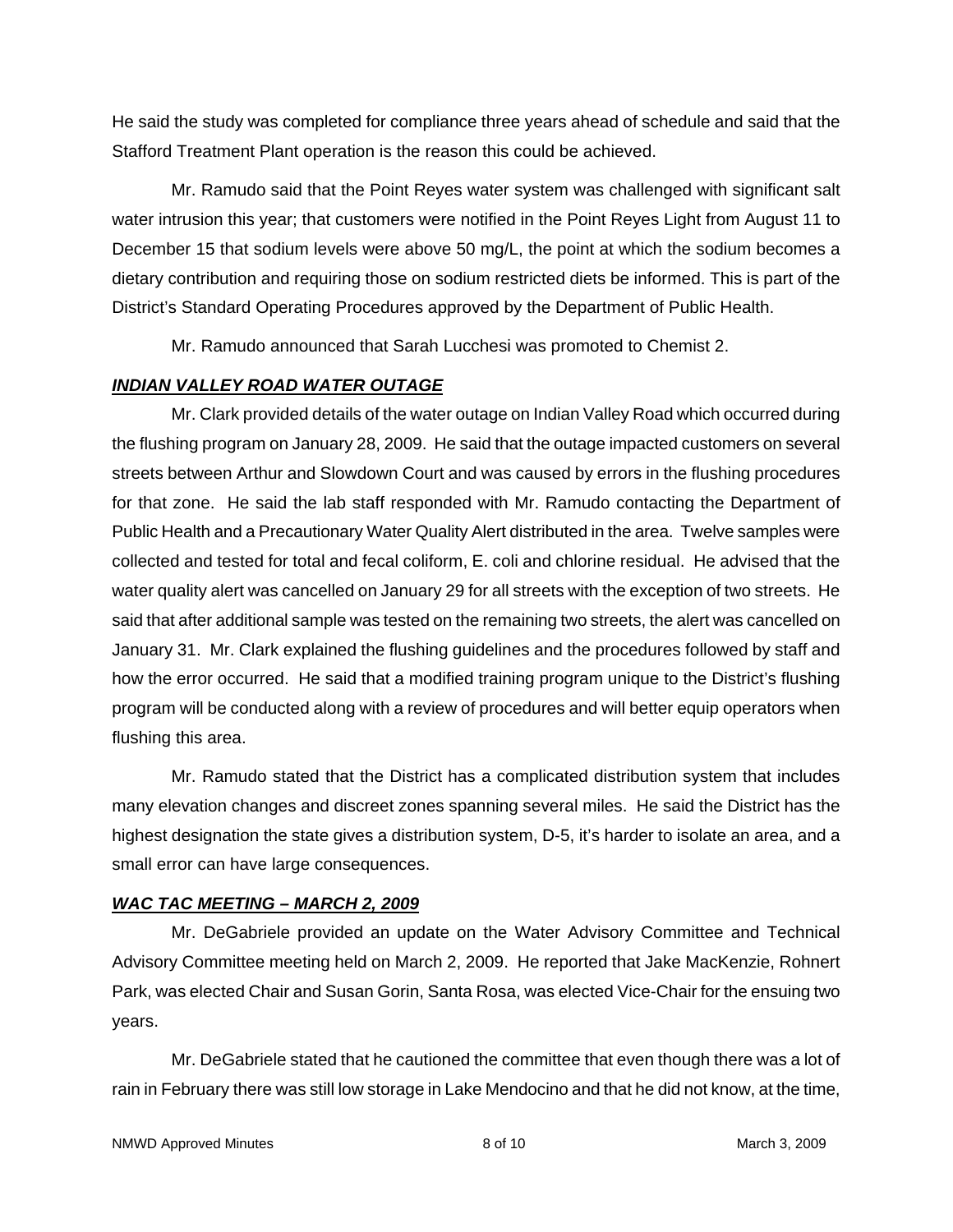if it would be a "dry" or "normal" year. He said that today the Agency announced that normal year conditions prevail. He said that he reminded the WAC that the Agency agreed to deliver 52,000 acre feet in fiscal year 09/10 and that he advocated strongly that the WAC approve that allocation. He said that the Water Agency had authorized the WAC to divide that amount among the WAC members. He said that the Agency general manager indicated that he will ask the State Water Resources Control Board for relief from in-stream flow requirements of Decision 1610 by this summer and that he would be willing to sell more water if it's available. Mr. DeGabriele stated that if contractors insist that more water be available, the Agency wants an agreement that assures payment for that amount. He said there was much discussion and concern about high rates and the political challenge to pass on higher rates to customers. He said that Director Rodoni moved to support the 52,000 acre foot annual allocation but the motion failed to pass and it was agreed that the WAC would meet on April 6 to consider the water year classification and allocation at that time and to consider the budget. He stated that the WAC asked the TAC Budget Sub-committee to work with the WAC on proposed budget revisions. Mr. DeGabriele stated that ten days ago, all of the TAC solidly supported the 52,000 acre foot, but that after a week of rain and storage levels going up, Santa Rosa broke ranks and the group effort fell apart. He opined that it was a bad idea to turn back on what was negotiated with the Agency.

Mr. DeGabriele summarized other agenda items of the WAC meeting as follows: the FY 2009/10 Agency budget was presented and it was agreed that the budget will be considered at the WAC meeting in April; the Water Project EIR public hearings have been poorly attended; and that a contingency of the Water Agency had met with legislators and Corps of Engineers and House and Senate Appropriations Committee staff in Washington, DC. advocating funding for the Biological Opinion obligations.

## *NORTH BAY WATERSHED ASSOCIATION MEETING – MARCH 6, 2009*

Mr. DeGabriele advised that he was asked to make a brief presentation at the next North Bay Watershed Association meeting on the response to reductions in Russian River deliveries.

## *MISCELLANEOUS*

The Board received the following miscellaneous items: Disbursements (2/18/09 and 2/25/09), Reimbursement Program 2008, West Marin Water Improvement District Fact Sheet, NBWRA Newsletter, NBWRA Minutes, Novato's best, brightest meet the savviest, LN Graduates named to City Commissions and Status Report West Marin Radio Read Meter Installation.